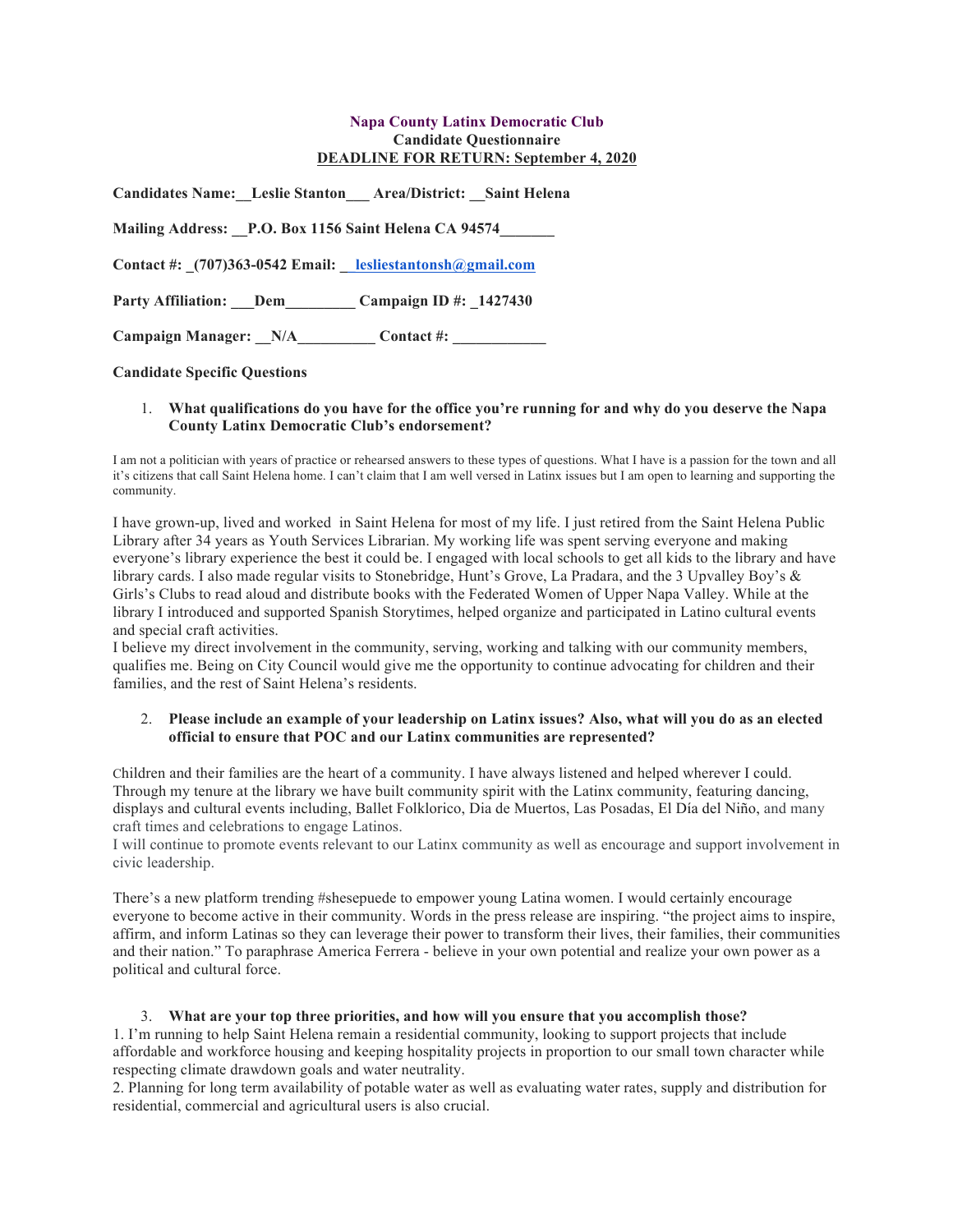3. Saint Helena staff and the City Council need to continue to improve and upgrade our infrastructure, while keeping in balance the City's revenue sources with spending.

### **4. Latinx community members are often deemed essential workers, what will you do to mitigate the effects essential workers suffer during this pandemic, including your employees?**

Continue to educate, inform and encourage safe living and working practices during COVID. Making sure that avenues to services are available and known, and our news platforms publish bilingual pandemic information and resources.

My family has a small vineyard operation with 5 or 6 core crew members. We provide our valuable year round crew with good wages and medical insurance as well as information on COVID.

## **5. How will you tackle the next upcoming natural and public health disaster and how will this plan actively engage the Latinx Community? What is your plan to ensure that disaster planning is culturally competent and provides language access?**

All information released to the public needs to be in Spanish as well as English and disseminated through all avenues of communication; television, radio, social media, mail, flyers as well as making sure community leaders, managers and worksites all have the information and it is released in a timely manner. Police (Public Safety) officers should receive training to distribute and impart needed information. Building communication and trust is ke **6. What is your stance on Black Lives Matter? How do you link this movement to the needs of the Latinx** 

#### **community?**

To turn a popular phrase ; all lives will matter when black, brown, LGBTQ, everyone no matter their race, their religion, no matter their age and ethnicity, regardless of employment status, housing or lack of, income level, health condition, marital status, or immigration status **matter**.

BLM has led us to look not just at policing but to privilege as well. I am a part of the BLM Weekly Vigil in Saint Helena and a member of a group, Racial Equity in Saint Helena, that has presented to the City Council, and is working toward new policies written into City Code.

### **7. What is your stance on re-appropriating police funding? What does this mean to you in your role and what policies will you pursue to address this call to action?**

I definitely think incorporating new policies and training for the SHPD is in order as well as considering structural changes to the department to incorporate updated considerations brought forward by BLM. Continuing education should also be mandatory for first responders.

**8. Families of all ranges continue leaving our community because it is too expensive for them to live here. Many families are doing long commutes in order to work here, therefore increasing their carbon footprint, missing out on important family time, and much more. What is your commitment and plan to increase workforce housing so families that work here are able to live here? And what will you do to help keep families that are living here to remain here (e.g. increase the quality of life, health and wellness, youth and children activities, etc.…)**

An avenue for youth, families, working people needs to be enlarged to encourage them to live, work, and stay in Saint Helena. There are identified sites in Saint Helena, some that are public property, that could support affordable and workforce housing, modular and mobile included, of varying size. Non profit groups, such as Our Town Saint Helena, are ready to propose projects and seasoned builders of such projects are available. The City is poised to proceed with affordable and workforce projects and I would certainly support them.

I have seen many opportunities for outdoor activities evolve over my lifetime in Saint Helena. We now have a walking and biking trail to the Napa River behind the library, and it could be expanded. Bike lanes leading to the SH Primary School have been added, with more bike lanes being studied by the Active Transportation and Sustainability Committee. Hopefully our town will connect up soon to the Vine Trail that already links cities downvalley.

In non COVID times the town has various sports opportunities for youth like soccer, baseball, swimming, tennis, running, biking, dance, etc. I believe to make these opportunities more equitable a fund should be available so all youths wanting to participate would be able to. Bilingual staffing should be encouraged to make registration and participation easier for non-English speakers.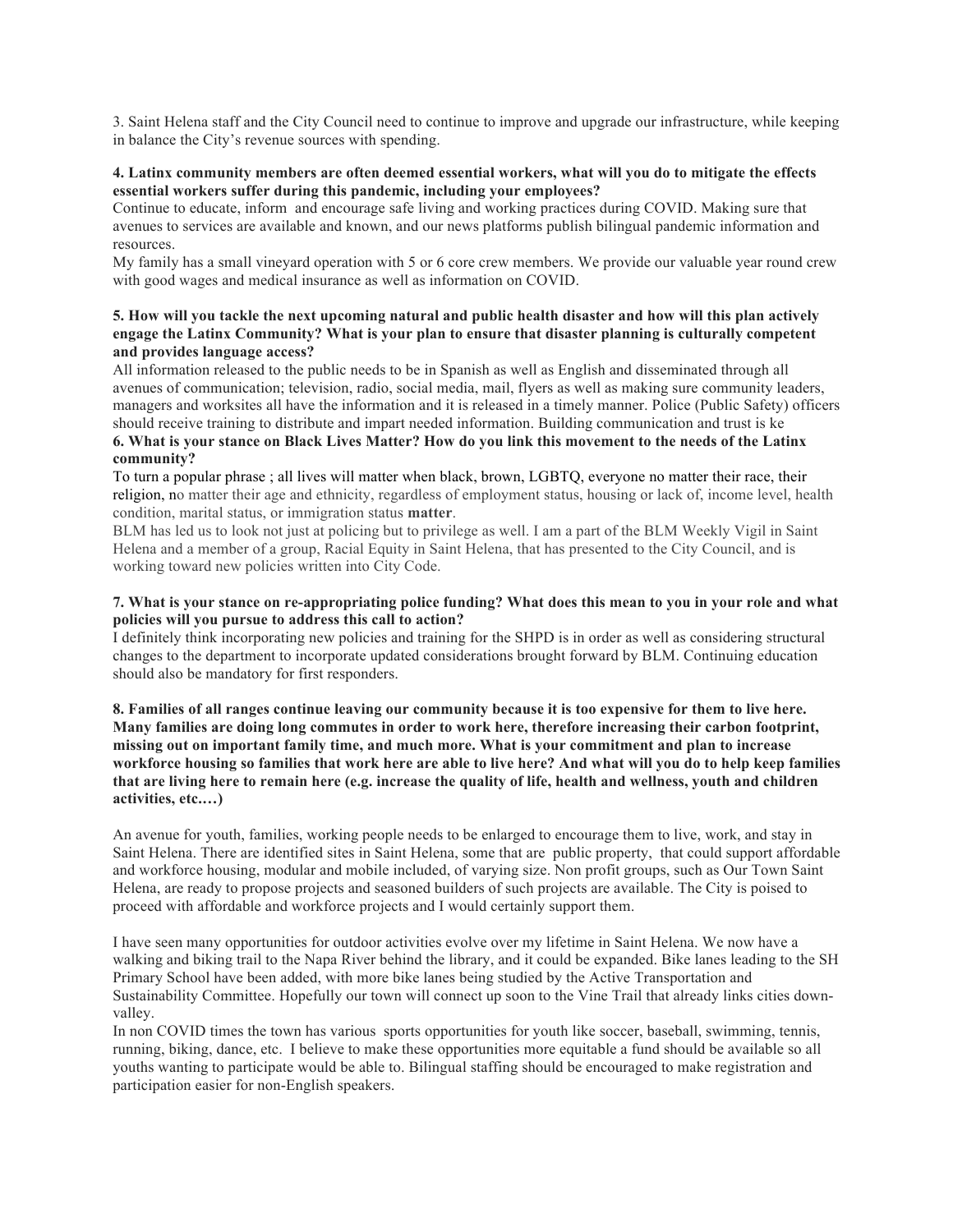The City is engaged in downtown improvement, increasing the walkability and enjoyment of Main Street. Bike racks have also appeared downtown over the years. Play structures have been built in our parks, and bocce and tennis courts have been improved. New activity opportunities should be encouraged.

# **9. Do you believe it is the role of elected officials to take policy steps to assure adequate affordable housing? Yes \_xXx\_ No \_\_\_\_**

## **9a. Specifically, what suggestions do you have to make housing more affordable? And would you support requiring new developments to set aside a certain percentage of affordable housing?**

Absolutely, elected officials need to assure affordable housing is included in the plans when any project is proposed. The in-lieu-of fees have been nice but they don't necessarily get houses built. I think the City needs to require an affordable element of any project that is moved through the process so that affordable units get built.

## 10. According to a report from July 28<sup>th</sup>, 2020, homelessness has continued to increase for the last several **years in Napa County. In 2016, 317 people were reported to be homeless. In 2020, it reported 464 people. What can you do in the role you're running for to address this important and growing issue?**

The Housing Element in City Code states : While the number of farmworkers and homeless persons in need of permanent or transitional housing specifically within the City of St. Helena is unknown, these two special needs populations have an unmet need for housing in Napa County as a whole and St. Helena must work with surrounding jurisdictions to meet that need.

Saint Helena does not have a homeless shelter. Services come through the County of Napa, also from individuals, faith organizations, civic clubs and non-profits. All services' information needs to be in both English and Spanish and available to those in need. City policy could be changed as needs arise.

### **11. In the role you're running for, what can you do to help ensure that transportation meets the needs of youth, working people, families, and seniors?**

Shuttles and buses run around and through Saint Helena. I think as we progress toward 2030 and our carbon drawdown goals usage should and will increase and be encouraged. Ridesharing needs to be encouraged as well as biking and walking.

### **12. What action steps will you take to diversify the local workforce in your city or town? Additionally, what hiring processes will you pursue to increase the diversity of your City/Town's staff, and boards and commissions?**

I think that our workforce is diverse, that our local Latinx community is welcome and sought after to staff our businesses because of their availability, work ethic and dual language skills.

Every opportunity should be encouraged to create a diverse staff in city government. Awareness of civic jobs, hiring and appointments could begin in the schools with information and mirroring. Because councils, boards and commissions take time and commitment, which are in short supply amongst young working people, financial incentives might be considered.

### **12a. Do you support a policy where aspiring citizens can serve on boards and commissions?** xXx Yes **No**

Yes, undocument immigrants are a contributing part of our community. Would they consider serving civically if detention or deportation was possible? A safe system would need to be put in place

**13. Racial Gaps In Maternal Mortality Persist. Black mothers die at a rate that's 3.3 times greater than whites, and Native American or Alaskan Native women die at a rate 2.5 times greater than whites, according to a report from the Centers for Disease Control and Prevention. Would you work to decrease maternal mortality among women of color, protect reproductive rights and a women's right to choose? \_\_xXx\_\_Yes \_\_\_\_\_No**

Absolutely. Language barriers must be eliminated and social services available to all who need it. I am a proponent of universal health care.